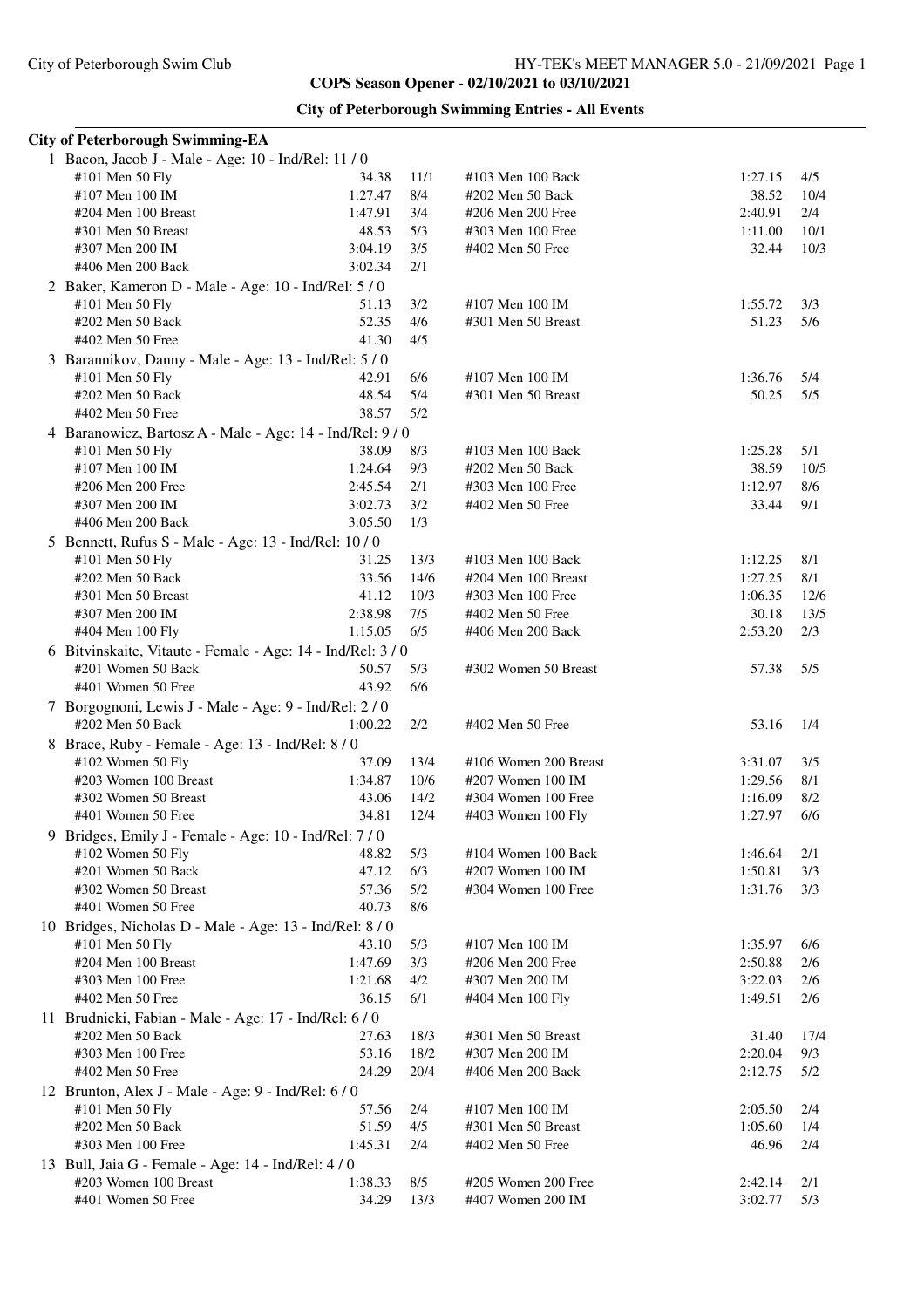| <b>City of Peterborough Swimming Entries - All Events</b> |  |  |  |
|-----------------------------------------------------------|--|--|--|
|-----------------------------------------------------------|--|--|--|

| <b>City of Peterborough Swimming-EA</b>                                       |         |       |                       |         |      |
|-------------------------------------------------------------------------------|---------|-------|-----------------------|---------|------|
| 14 Burrows, Molly - Female - Age: 12 - Ind/Rel: 11 / 0                        |         |       |                       |         |      |
| #102 Women 50 Fly                                                             | 36.63   | 14/2  | #104 Women 100 Back   | 1:25.34 | 8/6  |
| #201 Women 50 Back                                                            | 38.75   | 14/3  | #205 Women 200 Free   | 2:49.99 | 2/6  |
| #207 Women 100 IM                                                             | 1:27.96 | 8/4   | #302 Women 50 Breast  | 49.69   | 8/1  |
| #304 Women 100 Free                                                           | 1:16.09 | 8/4   | #401 Women 50 Free    | 33.93   | 14/1 |
| #403 Women 100 Fly                                                            | 1:24.40 | 7/6   | #405 Women 200 Back   | 3:12.12 | 2/2  |
| #407 Women 200 IM                                                             | 3:02.75 | 6/6   |                       |         |      |
| 15 Cameron, Belle I - Female - Age: 14 - Ind/Rel: 5 / 0                       |         |       |                       |         |      |
| #104 Women 100 Back                                                           | 1:13.37 | 13/1  | #201 Women 50 Back    | 32.91   | 22/6 |
| #203 Women 100 Breast                                                         | 1:18.98 | 17/5  | #302 Women 50 Breast  | 35.37   | 22/4 |
| #401 Women 50 Free                                                            | 31.67   | 19/5  |                       |         |      |
| 16 Chapman, Eleanor G - Female - Age: 13 - Ind/Rel: 3/0                       |         |       |                       |         |      |
| #102 Women 50 Fly                                                             | 35.20   | 16/3  | #203 Women 100 Breast | 1:29.23 | 12/4 |
| #205 Women 200 Free                                                           | 2:29.08 | 2/4   |                       |         |      |
|                                                                               |         |       |                       |         |      |
| 17 Cimermanova, Vanesa - Female - Age: 12 - Ind/Rel: 7/0                      |         |       |                       |         |      |
| #104 Women 100 Back                                                           | 1:11.84 | 14/1  | #201 Women 50 Back    | 33.09   | 21/4 |
| #205 Women 200 Free                                                           | 2:21.11 | 3/4   | #207 Women 100 IM     | 1:14.50 | 13/2 |
| #304 Women 100 Free                                                           | 1:03.46 | 18/4  | #401 Women 50 Free    | 29.00   | 25/1 |
| #405 Women 200 Back                                                           | 2:34.81 | 5/1   |                       |         |      |
| 18 Coles, Caitlin M - Female - Age: 13 - Ind/Rel: 8 / 0                       |         |       |                       |         |      |
| #102 Women 50 Fly                                                             | 39.14   | 12/6  | #104 Women 100 Back   | 1:28.21 | 7/6  |
| #201 Women 50 Back                                                            | 42.22   | 10/3  | #205 Women 200 Free   | 2:53.59 | 1/3  |
| #207 Women 100 IM                                                             | 1:31.86 | 7/1   | #302 Women 50 Breast  | 49.15   | 8/4  |
| #304 Women 100 Free                                                           | 1:18.84 | 7/4   | #401 Women 50 Free    | 35.27   | 12/1 |
| 19 Coles, Joshua R - Male - Age: 13 - Ind/Rel: 8 / 0                          |         |       |                       |         |      |
| #101 Men 50 Fly                                                               | 40.03   | 7/5   | #107 Men 100 IM       | 1:35.44 | 6/1  |
| #202 Men 50 Back                                                              | 42.46   | $7/2$ | #204 Men 100 Breast   | 1:56.86 | 2/2  |
| #301 Men 50 Breast                                                            | 48.21   | 6/1   | #303 Men 100 Free     | 1:21.62 | 4/3  |
| #307 Men 200 IM                                                               | 3:40.33 | 1/5   | #402 Men 50 Free      | 35.31   | 6/3  |
| 20 Cooper, Amber M - Female - Age: 14 - Ind/Rel: 1/0<br>#203 Women 100 Breast | 1:58.93 | 3/5   |                       |         |      |
| 21 Cooper, Leonie M - Female - Age: 11 - Ind/Rel: 1/0                         |         |       |                       |         |      |
| #201 Women 50 Back                                                            | 56.87   | 3/1   |                       |         |      |
| 22 Crowson, Penelope - Female - Age: 11 - Ind/Rel: 4/0                        |         |       |                       |         |      |
| #102 Women 50 Fly                                                             | 50.75   | 4/3   | #201 Women 50 Back    | 52.21   | 4/3  |
| #302 Women 50 Breast                                                          | 59.98   | 4/5   | #401 Women 50 Free    | 45.19   | 4/3  |
| 23 Curran, Kian S - Male - Age: 10 - Ind/Rel: 2/0                             |         |       |                       |         |      |
| #202 Men 50 Back                                                              | 59.81   | 2/4   | #402 Men 50 Free      | 54.87   | 1/2  |
| 24 Cushion, Emma J - Female - Age: 11 - Ind/Rel: 5 / 0                        |         |       |                       |         |      |
| #104 Women 100 Back                                                           | 1:33.79 | 5/1   | #203 Women 100 Breast | 1:47.53 | 5/6  |
| #207 Women 100 IM                                                             | 1:34.47 | 7/6   | #405 Women 200 Back   | 3:20.69 | 2/1  |
| #407 Women 200 IM                                                             | 3:24.81 | 3/2   |                       |         |      |
|                                                                               |         |       |                       |         |      |
| 25 Czyz, Oscar D - Male - Age: 12 - Ind/Rel: 2/0<br>#202 Men 50 Back          |         |       |                       |         |      |
|                                                                               | 1:04.53 | 2/5   | #402 Men 50 Free      | 59.19   | 1/6  |
| 26 Davis, Edith P - Female - Age: 9 - Ind/Rel: 3/0                            |         |       |                       |         |      |
| #207 Women 100 IM                                                             | 2:12.78 | 1/1   | #302 Women 50 Breast  | 58.81   | 5/6  |
| #401 Women 50 Free                                                            | 49.97   | 3/5   |                       |         |      |
| 27 Davis, Lilly K - Female - Age: 13 - Ind/Rel: 7/0                           |         |       |                       |         |      |
| $#102$ Women 50 Fly                                                           | 33.21   | 20/6  | #203 Women 100 Breast | 1:22.53 | 15/2 |
| #207 Women 100 IM                                                             | 1:16.16 | 12/3  | #302 Women 50 Breast  | 38.16   | 20/2 |
| #304 Women 100 Free                                                           | 1:05.41 | 17/1  | #401 Women 50 Free    | 30.47   | 22/6 |
| #407 Women 200 IM                                                             | 2:38.75 | 11/2  |                       |         |      |
| 28 Dearing, Orlando E - Male - Age: 13 - Ind/Rel: 10/0                        |         |       |                       |         |      |
| #101 Men 50 Fly                                                               | 29.69   | 15/5  | #103 Men 100 Back     | 1:08.28 | 9/1  |
| #107 Men 100 IM                                                               | 1:11.35 | 14/6  | #202 Men 50 Back      | 32.44   | 15/1 |
| #204 Men 100 Breast                                                           | 1:23.18 | 8/4   | #301 Men 50 Breast    | 39.12   | 12/5 |
| #303 Men 100 Free                                                             | 59.47   | 16/1  | #305 Men 200 Fly      | 3:19.52 | 2/1  |
| #402 Men 50 Free                                                              | 27.78   | 17/6  | #404 Men 100 Fly      | 1:09.41 | 7/5  |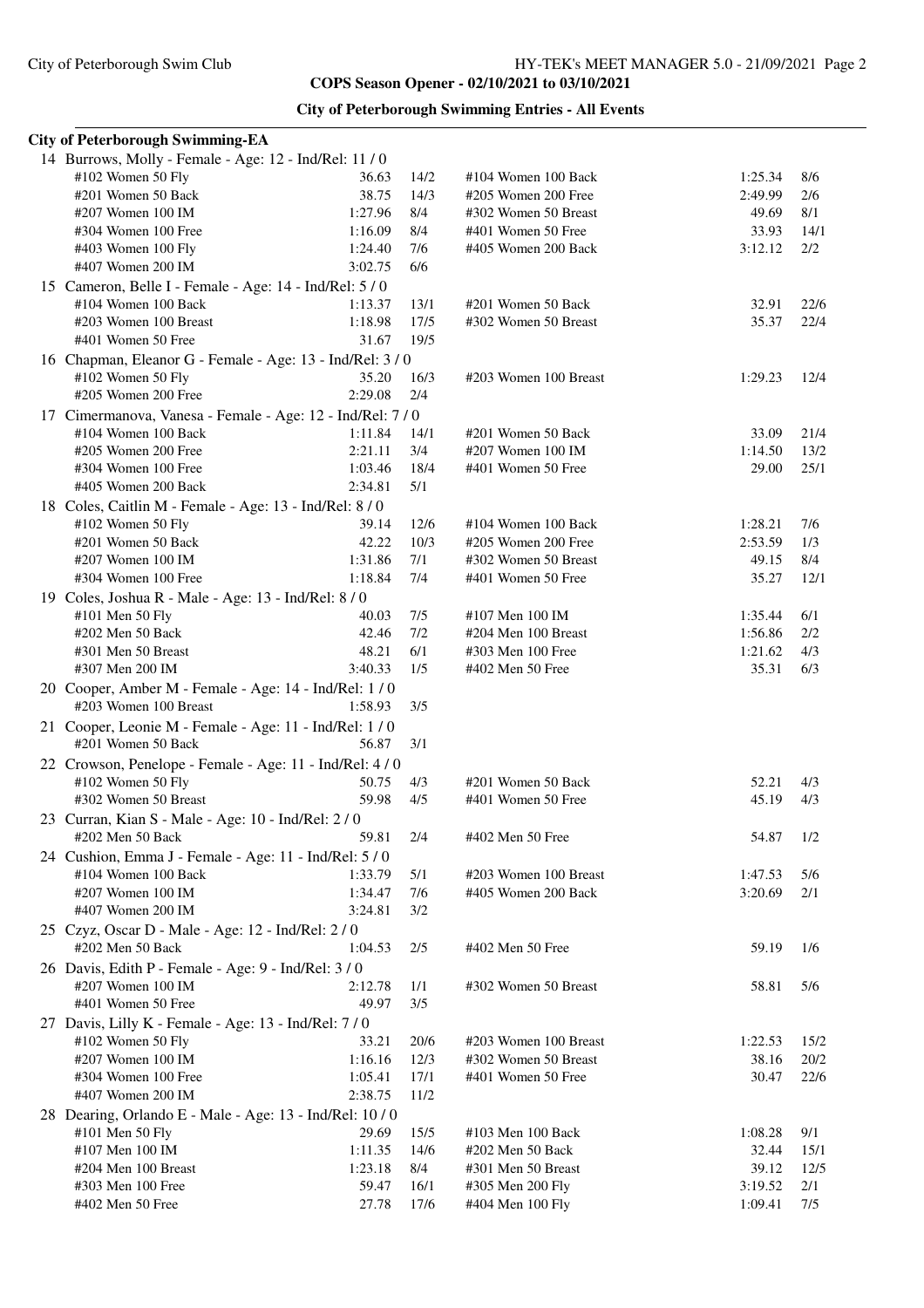## **City of Peterborough Swimming Entries - All Events**

| <b>City of Peterborough Swimming-EA</b>                                |                    |      |                                          |                  |      |
|------------------------------------------------------------------------|--------------------|------|------------------------------------------|------------------|------|
| 29 Doncila, Nicole N - Female - Age: 13 - Ind/Rel: 3/0                 |                    |      |                                          |                  |      |
| #203 Women 100 Breast                                                  | 1:23.53            | 15/1 | #302 Women 50 Breast                     | 38.26            | 20/1 |
| #407 Women 200 IM                                                      | 2:47.62            | 9/6  |                                          |                  |      |
| 30 Donovan, Megan G - Female - Age: 14 - Ind/Rel: 9/0                  |                    |      |                                          |                  |      |
| #102 Women 50 Fly                                                      | 30.62              | 22/4 | #104 Women 100 Back                      | 1:07.05          | 15/1 |
| #201 Women 50 Back                                                     | 32.32              | 22/2 | #207 Women 100 IM                        | 1:13.34          | 13/4 |
| #302 Women 50 Breast                                                   | 39.94              | 18/4 | #306 Women 200 Fly                       | 2:58.98          | 2/4  |
| #403 Women 100 Fly                                                     | 1:08.54            | 11/4 | #405 Women 200 Back                      | 2:27.38          | 5/2  |
| #407 Women 200 IM                                                      | 2:31.21            | 12/4 |                                          |                  |      |
| 31 Dorman, Leah - Female - Age: 14 - Ind/Rel: 4/0                      |                    |      |                                          |                  |      |
| #102 Women 50 Fly                                                      | 32.37              | 21/6 | #104 Women 100 Back                      | 1:14.38          | 12/3 |
| #201 Women 50 Back                                                     | 35.32              | 18/3 | #306 Women 200 Fly                       | 2:50.60          | 3/6  |
| 32 Dougall, Alex P - Male - Age: 13 - Ind/Rel: 6 / 0                   |                    |      |                                          |                  |      |
| #101 Men 50 Fly                                                        | 40.32              | 7/1  | #107 Men 100 IM                          | 1:32.38          | 8/6  |
| #202 Men 50 Back                                                       | 40.22              | 8/3  | #301 Men 50 Breast                       | 51.66            | 4/3  |
| #303 Men 100 Free                                                      | 1:18.70            | 5/3  | #402 Men 50 Free                         | 34.67            | 7/4  |
| 33 Duncan, Ruby A - Female - Age: 12 - Ind/Rel: 10/0                   |                    |      |                                          |                  |      |
| #102 Women 50 Fly                                                      | 49.05              | 5/4  | #104 Women 100 Back                      | 1:37.75          | 4/1  |
| #106 Women 200 Breast                                                  | 4:01.51            | 2/6  | #201 Women 50 Back                       | 44.12            | 8/3  |
| #203 Women 100 Breast                                                  | 1:43.15            | 6/5  | #207 Women 100 IM                        | 1:37.41          | 6/5  |
| #302 Women 50 Breast                                                   | 47.31              | 9/3  | #304 Women 100 Free                      | 1:25.26          | 4/3  |
| #401 Women 50 Free                                                     | 38.38              | 9/2  | #407 Women 200 IM                        | 3:38.39          | 2/2  |
|                                                                        |                    |      |                                          |                  |      |
| 34 Elderkin, Jake - Male - Age: 11 - Ind/Rel: 7 / 0<br>#101 Men 50 Fly | 45.98              | 4/5  | #107 Men 100 IM                          | 1:44.06          | 4/3  |
| #202 Men 50 Back                                                       | 44.83              | 6/4  | #206 Men 200 Free                        | 3:11.31          | 1/5  |
| #301 Men 50 Breast                                                     | 50.91              | 5/1  | #303 Men 100 Free                        | 1:28.13          | 4/6  |
| #307 Men 200 IM                                                        | 3:43.12            | 1/1  |                                          |                  |      |
|                                                                        |                    |      |                                          |                  |      |
| 35 Fraser, Isobel E - Female - Age: 12 - Ind/Rel: 5 / 0                | 46.36              | 7/3  | #201 Women 50 Back                       | 43.15            | 10/6 |
| #102 Women 50 Fly<br>#207 Women 100 IM                                 | 1:40.91            | 5/1  |                                          |                  |      |
| #401 Women 50 Free                                                     | 40.50              | 8/1  | #302 Women 50 Breast                     | 53.35            | 6/3  |
|                                                                        |                    |      |                                          |                  |      |
| 36 Fulluck-Holmes, Isla K - Female - Age: 14 - Ind/Rel: 8 / 0          |                    |      | #104 Women 100 Back                      | 1:10.56          |      |
| #102 Women 50 Fly<br>#201 Women 50 Back                                | 33.82              | 19/6 | #205 Women 200 Free                      | 2:22.60          | 14/5 |
|                                                                        | 33.44              | 21/1 |                                          |                  | 3/5  |
| #304 Women 100 Free                                                    | 1:05.75<br>1:15.66 | 16/3 | #401 Women 50 Free                       | 30.82<br>2:37.75 | 21/1 |
| #403 Women 100 Fly                                                     |                    | 9/2  | #405 Women 200 Back                      |                  | 4/4  |
| 37 Gaizauskaite, Migle E - Female - Age: 12 - Ind/Rel: 4 / 0           |                    |      |                                          |                  |      |
| #102 Women 50 Fly                                                      | 48.62              | 6/6  | #201 Women 50 Back<br>#401 Women 50 Free | 52.30            | 4/2  |
| #302 Women 50 Breast                                                   | 54.49              | 6/5  |                                          | 42.43            | 7/1  |
| 38 Garrod, Poppy - Female - Age: 12 - Ind/Rel: 12 / 0                  |                    |      |                                          |                  |      |
| #102 Women 50 Fly<br>#106 Women 200 Breast                             | 41.06              | 10/1 | #104 Women 100 Back                      | 1:34.14<br>44.09 | 5/6  |
|                                                                        | 3:40.09            | 2/3  | #201 Women 50 Back                       |                  | 9/6  |
| #203 Women 100 Breast                                                  | 1:45.35            | 5/2  | #205 Women 200 Free                      | 2:59.85          | 1/1  |
| #207 Women 100 IM<br>#304 Women 100 Free                               | 1:31.78            | 7/5  | #302 Women 50 Breast                     | 48.85            | 9/1  |
|                                                                        | 1:21.97<br>1:33.03 | 6/6  | #401 Women 50 Free                       | 36.66            | 10/4 |
| #403 Women 100 Fly                                                     |                    | 4/4  | #407 Women 200 IM                        | 3:16.75          | 4/2  |
| 39 Gentile Micoud, Clara - Female - Age: 10 - Ind/Rel: 2/0             |                    |      |                                          |                  |      |
| #201 Women 50 Back                                                     | 1:07.75            | 2/1  | #401 Women 50 Free                       | 1:04.56          | 2/6  |
| 40 Gharpure, Annika S - Female - Age: 9 - Ind/Rel: 2/0                 |                    |      |                                          |                  |      |
| #201 Women 50 Back                                                     | 1:14.97            | 1/2  | #401 Women 50 Free                       | 1:01.24          | 2/5  |
| 41 Gilbert, Esme A - Female - Age: 14 - Ind/Rel: 8 / 0                 |                    |      |                                          |                  |      |
| #102 Women 50 Fly                                                      | 34.25              | 18/5 | #104 Women 100 Back                      | 1:14.54          | 12/2 |
| #201 Women 50 Back                                                     | 33.10              | 21/2 | #207 Women 100 IM                        | 1:24.32          | 10/6 |
| #302 Women 50 Breast                                                   | 46.83              | 10/1 | #304 Women 100 Free                      | 1:07.90          | 15/5 |
| #401 Women 50 Free                                                     | 30.41              | 22/2 | #405 Women 200 Back                      | 2:33.37          | 5/5  |
| 42 Gilbert, Molly M - Female - Age: 11 - Ind/Rel: 4/0                  |                    |      |                                          |                  |      |
| #102 Women 50 Fly                                                      | 56.30              | 3/6  | #201 Women 50 Back                       | 56.13            | 3/5  |
| #302 Women 50 Breast                                                   | 1:03.41            | 3/1  | #401 Women 50 Free                       | 47.73            | 4/6  |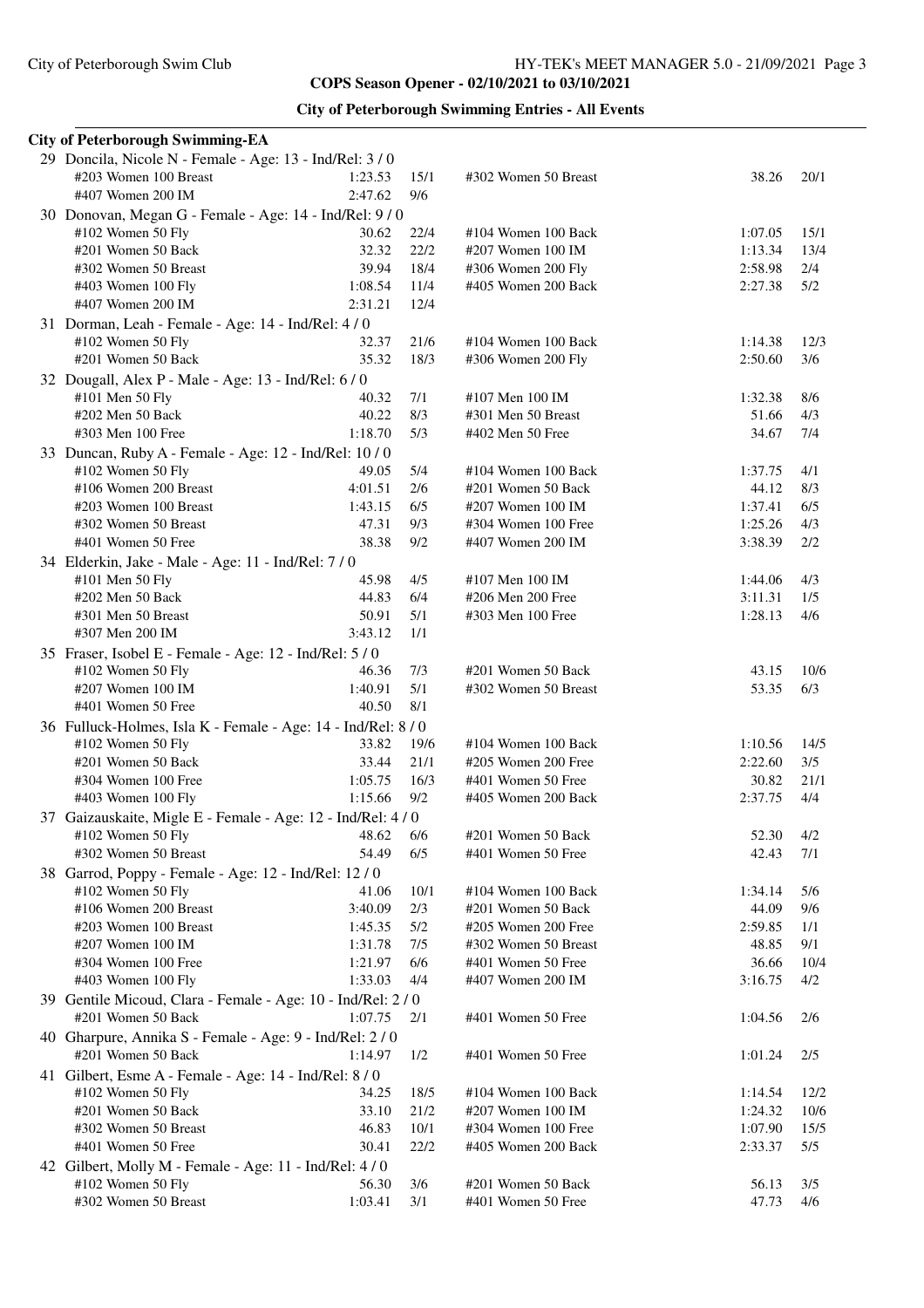| <b>City of Peterborough Swimming Entries - All Events</b> |  |  |  |
|-----------------------------------------------------------|--|--|--|
|-----------------------------------------------------------|--|--|--|

| <b>City of Peterborough Swimming-EA</b>                                     |                  |             |                                               |                    |             |
|-----------------------------------------------------------------------------|------------------|-------------|-----------------------------------------------|--------------------|-------------|
| 43 Griffin, Keiran - Male - Age: 15 - Ind/Rel: 8 / 0                        |                  |             |                                               |                    |             |
| #101 Men 50 Fly                                                             | 30.78            | 14/2        | #105 Men 200 Breast                           | 2:58.25            | 4/6         |
| #107 Men 100 IM                                                             | 1:14.78          | 12/2        | #202 Men 50 Back                              | 32.48              | 15/6        |
| #204 Men 100 Breast                                                         | 1:18.63          | 10/5        | #301 Men 50 Breast                            | 34.56              | 15/4        |
| #303 Men 100 Free                                                           | 1:10.41          | 10/4        | #402 Men 50 Free                              | 29.13              | 14/3        |
| 44 Griffin, Sophie L - Female - Age: 17 - Ind/Rel: 7/0                      |                  |             |                                               |                    |             |
| #102 Women 50 Fly                                                           | 33.63            | 19/4        | #104 Women 100 Back                           | 1:08.75            | 14/2        |
| #201 Women 50 Back                                                          | 31.47            | 23/1        | #207 Women 100 IM                             | 1:16.78            | 12/2        |
| #302 Women 50 Breast                                                        | 38.17            | 20/5        | #401 Women 50 Free                            | 30.23              | 23/1        |
| #407 Women 200 IM                                                           | 2:46.67          | 9/5         |                                               |                    |             |
| 45 Gurev-Markovachev, Liliana - Female - Age: 11 - Ind/Rel: 7 / 0           |                  |             |                                               |                    |             |
| #102 Women 50 Fly                                                           | 45.00            | 8/2         | #104 Women 100 Back                           | 1:45.00            | 2/2         |
| #201 Women 50 Back                                                          | 47.00            | 7/6         | #203 Women 100 Breast                         | 1:51.70            | 4/6         |
| #302 Women 50 Breast                                                        | 53.59            | 6/2         | #304 Women 100 Free                           | 1:28.76            | 4/2         |
| #401 Women 50 Free                                                          | 40.06            | 8/4         |                                               |                    |             |
| 46 Gurev-Markovachev, Panche - Male - Age: 15 - Ind/Rel: 9 / 0              |                  |             |                                               |                    |             |
| #101 Men 50 Fly                                                             | 32.31            | 12/3        | #105 Men 200 Breast                           | 2:53.73            | 4/1         |
| #107 Men 100 IM                                                             | 1:13.72          | 13/1        | #204 Men 100 Breast                           | 1:18.78            | 10/1        |
| #206 Men 200 Free                                                           | 2:28.28          | 3/5         | #301 Men 50 Breast                            | 35.47              | 14/2        |
| #303 Men 100 Free                                                           | 1:02.32          | 13/4        | #307 Men 200 IM                               | 2:36.58            | 7/4         |
| #402 Men 50 Free                                                            | 28.47            | 15/3        |                                               |                    |             |
| 47 Gyselings, Freya M - Female - Age: 11 - Ind/Rel: 7/0                     |                  |             |                                               |                    |             |
| #102 Women 50 Fly                                                           | 49.32            | 5/2         | #104 Women 100 Back                           | 1:32.31            | 6/6         |
| #201 Women 50 Back                                                          | 43.78            | 9/4         | #205 Women 200 Free                           | 2:55.63            | 1/4         |
| #207 Women 100 IM<br>#407 Women 200 IM                                      | 1:37.50          | 6/1<br>4/1  | #401 Women 50 Free                            | 38.05              | 9/4         |
|                                                                             | 3:20.00          |             |                                               |                    |             |
| 48 Gyselings, Indya R - Female - Age: 13 - Ind/Rel: 6/0                     |                  |             |                                               |                    |             |
| #102 Women 50 Fly                                                           | 46.50<br>1:45.41 | 7/2<br>4/2  | #201 Women 50 Back<br>#401 Women 50 Free      | 45.28<br>40.24     | 8/1         |
| #207 Women 100 IM                                                           | 1:53.13          |             |                                               |                    | 8/5         |
| #403 Women 100 Fly                                                          |                  | 2/2         | #407 Women 200 IM                             | 3:36.58            | 2/3         |
| 49 Hannon, Holly E - Female - Age: 13 - Ind/Rel: 6 / 0                      |                  |             |                                               |                    |             |
| #102 Women 50 Fly<br>#201 Women 50 Back                                     | 51.15<br>49.85   | 4/5         | #104 Women 100 Back<br>#207 Women 100 IM      | 1:45.92            | 2/5         |
| #302 Women 50 Breast                                                        | 55.61            | 6/6<br>6/6  | #304 Women 100 Free                           | 1:46.37<br>1:33.28 | 4/5<br>3/4  |
|                                                                             |                  |             |                                               |                    |             |
| 50 Heather, George - Male - Age: 11 - Ind/Rel: 6/0<br>#103 Men 100 Back     | 1:41.30          | 3/6         | #107 Men 100 IM                               | 1:58.10            | 3/5         |
|                                                                             | 49.19            | 4/3         |                                               | 54.01              | 4/2         |
| #202 Men 50 Back<br>#303 Men 100 Free                                       | 1:19.13          | 5/4         | #301 Men 50 Breast<br>#402 Men 50 Free        | 38.04              | 5/4         |
| 51 Hibbitt, Spencer W - Male - Age: 9 - Ind/Rel: 1/0                        |                  |             |                                               |                    |             |
| #202 Men 50 Back                                                            | 58.78            | 2/3         |                                               |                    |             |
|                                                                             |                  |             |                                               |                    |             |
| 52 Howser, Isabella - Female - Age: 12 - Ind/Rel: 2/0<br>#201 Women 50 Back | 50.97            | 5/2         | #401 Women 50 Free                            | 46.25              | 4/5         |
|                                                                             |                  |             |                                               |                    |             |
| 53 Ismail, Yusra - Female - Age: 9 - Ind/Rel: 2 / 0<br>#201 Women 50 Back   | 1:14.21          | 1/4         | #401 Women 50 Free                            | 1:06.25            | 1/3         |
|                                                                             |                  |             |                                               |                    |             |
| 54 Ivanova, Aleksandra H - Female - Age: 11 - Ind/Rel: 3 / 0                |                  |             |                                               |                    |             |
| #201 Women 50 Back                                                          | 44.47<br>38.76   | 8/2         | #302 Women 50 Breast                          | 50.43              | 7/4         |
| #401 Women 50 Free                                                          |                  | 9/6         |                                               |                    |             |
| 55 Johnson, Alexis F - Female - Age: 10 - Ind/Rel: 8 / 0                    |                  |             |                                               |                    |             |
| #102 Women 50 Fly                                                           | 50.89            | 4/4         | #106 Women 200 Breast                         | 4:03.49            | 1/2         |
| #201 Women 50 Back<br>#302 Women 50 Breast                                  | 50.88<br>55.87   | 5/4<br>5/3  | #207 Women 100 IM<br>#401 Women 50 Free       | 1:54.70<br>43.69   | 2/4<br>6/2  |
| #405 Women 200 Back                                                         | 3:54.46          | 1/5         | #407 Women 200 IM                             | 4:01.50            | 1/3         |
|                                                                             |                  |             |                                               |                    |             |
| 56 Kean, Maisie E - Female - Age: 10 - Ind/Rel: 2/0<br>#201 Women 50 Back   | 1:08.88          | 2/6         | #401 Women 50 Free                            |                    |             |
|                                                                             |                  |             |                                               | 1:06.59            | 1/4         |
| 57 Kett, Anabelle R - Female - Age: 12 - Ind/Rel: 7/0                       |                  |             |                                               |                    |             |
| #201 Women 50 Back<br>#207 Women 100 IM                                     | 39.28<br>1:25.40 | 13/4<br>9/2 | #203 Women 100 Breast<br>#302 Women 50 Breast | 1:38.36<br>43.61   | 8/1<br>13/4 |
| #304 Women 100 Free                                                         | 1:10.84          | 12/6        | #401 Women 50 Free                            | 32.67              | 17/6        |
| #407 Women 200 IM                                                           | 3:02.05          | 6/5         |                                               |                    |             |
|                                                                             |                  |             |                                               |                    |             |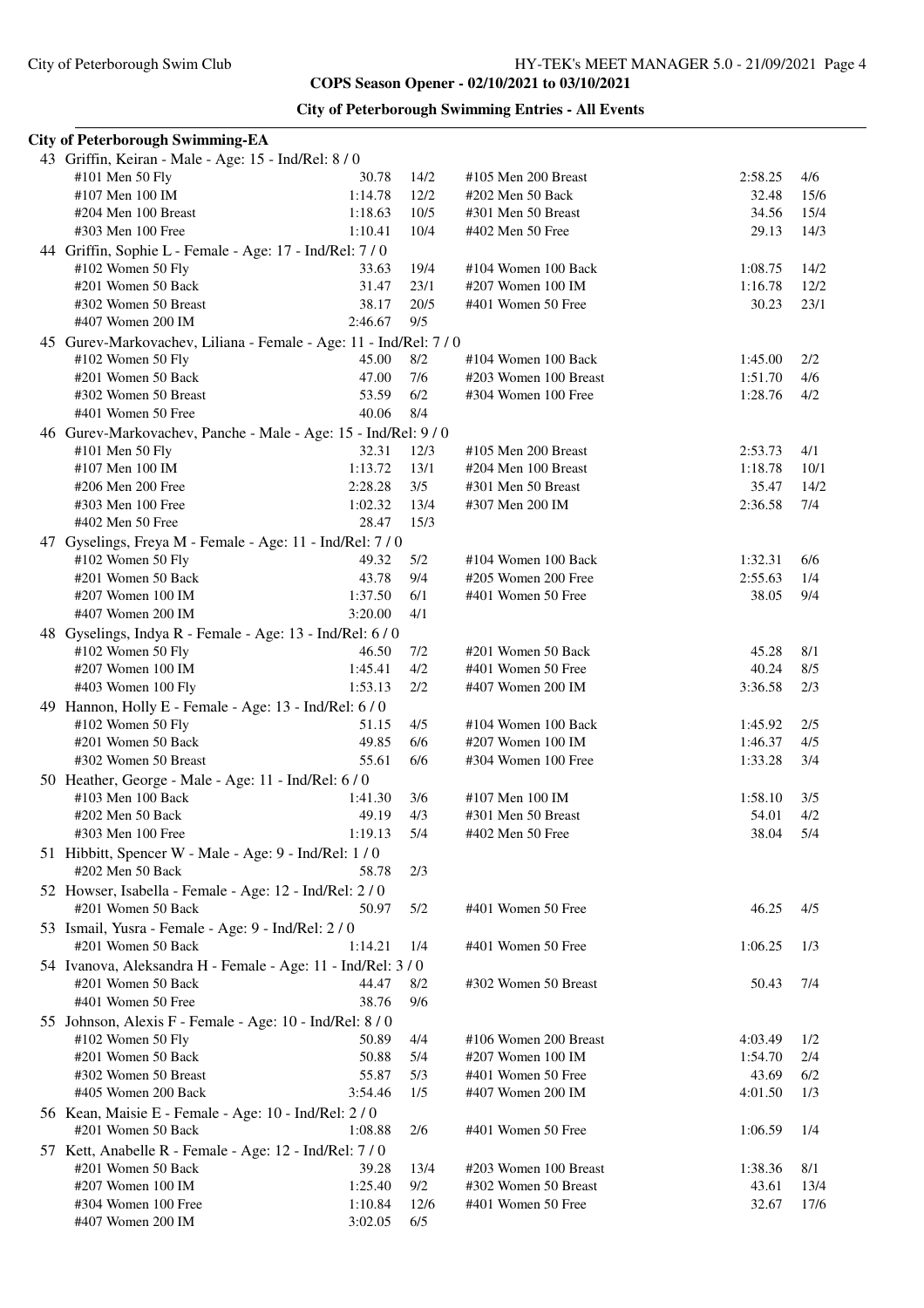| <b>City of Peterborough Swimming Entries - All Events</b> |  |  |  |
|-----------------------------------------------------------|--|--|--|
|-----------------------------------------------------------|--|--|--|

| <b>City of Peterborough Swimming-EA</b>                       |         |      |                       |         |       |
|---------------------------------------------------------------|---------|------|-----------------------|---------|-------|
| 58 Krolik, Mark B - Male - Age: 14 - Ind/Rel: 7 / 0           |         |      |                       |         |       |
| #301 Men 50 Breast                                            | 42.78   | 10/6 | #303 Men 100 Free     | 1:06.71 | 11/3  |
| #305 Men 200 Fly                                              | 3:15.90 | 2/4  | #307 Men 200 IM       | 2:48.35 | 6/1   |
| #402 Men 50 Free                                              | 30.22   | 13/6 | #404 Men 100 Fly      | 1:19.46 | 5/6   |
| #406 Men 200 Back                                             | 2:49.28 | 3/4  |                       |         |       |
| 59 Ladds, Maddison A - Female - Age: 11 - Ind/Rel: 3/0        |         |      |                       |         |       |
| #201 Women 50 Back                                            | 48.81   | 6/1  | #302 Women 50 Breast  | 57.22   | 5/4   |
| #401 Women 50 Free                                            | 44.88   | 5/6  |                       |         |       |
| 60 Lapas, Dominykas - Male - Age: 14 - Ind/Rel: 6 / 0         |         |      |                       |         |       |
| #107 Men 100 IM                                               | 1:40.43 | 5/5  | #202 Men 50 Back      | 43.34   | 7/6   |
| #204 Men 100 Breast                                           | 1:52.45 | 2/4  | #301 Men 50 Breast    | 47.22   | 7/1   |
| #303 Men 100 Free                                             | 1:19.22 | 5/2  | #402 Men 50 Free      | 34.93   | 7/2   |
| 61 Larham, Alfie J - Male - Age: 9 - Ind/Rel: 5 / 0           |         |      |                       |         |       |
| #101 Men 50 Fly                                               | 1:01.36 | 1/3  | #107 Men 100 IM       | 2:00.87 | 3/6   |
| #202 Men 50 Back                                              | 54.51   | 3/3  | #301 Men 50 Breast    | 1:01.39 | 2/5   |
| #402 Men 50 Free                                              | 50.41   | 2/5  |                       |         |       |
| 62 Laucis, Alan - Male - Age: 11 - Ind/Rel: 4/0               |         |      |                       |         |       |
| #101 Men 50 Fly                                               | 50.74   | 3/4  | #202 Men 50 Back      | 55.01   | 3/4   |
| #301 Men 50 Breast                                            | 59.31   | 3/6  | #402 Men 50 Free      | 41.32   | 4/1   |
| 63 Leadbitter, Alannah N - Female - Age: 14 - Ind/Rel: 4/0    |         |      |                       |         |       |
| #102 Women 50 Fly                                             | 55.03   | 3/1  | #201 Women 50 Back    | 54.74   | 3/4   |
| #302 Women 50 Breast                                          | 1:04.47 | 2/3  | #401 Women 50 Free    | 45.75   | 4/2   |
| 64 Lee, Kian H - Male - Age: 13 - Ind/Rel: 8 / 0              |         |      |                       |         |       |
| #101 Men 50 Fly                                               | 32.91   | 12/5 | #202 Men 50 Back      | 36.66   | 12/1  |
| #204 Men 100 Breast                                           | 1:32.69 | 6/3  | #301 Men 50 Breast    | 41.09   | 11/6  |
| #305 Men 200 Fly                                              | 3:16.47 | 2/2  | #402 Men 50 Free      | 30.73   | 12/4  |
| #404 Men 100 Fly                                              | 1:15.40 | 6/1  | #406 Men 200 Back     | 2:50.91 | 3/5   |
| 65 Lewis, Archie R - Male - Age: 14 - Ind/Rel: 5 / 0          |         |      |                       |         |       |
| #202 Men 50 Back                                              | 40.28   | 8/4  | #204 Men 100 Breast   | 1:31.90 | 7/1   |
| #301 Men 50 Breast                                            | 40.34   | 11/4 | #303 Men 100 Free     | 1:18.43 | $6/6$ |
| #402 Men 50 Free                                              | 34.03   | 8/1  |                       |         |       |
| 66 Mahoney, Jessica J - Female - Age: 16 - Ind/Rel: 5 / 0     |         |      |                       |         |       |
| #203 Women 100 Breast                                         | 1:19.90 | 17/6 | #205 Women 200 Free   | 2:26.89 | 3/6   |
| #302 Women 50 Breast                                          | 36.10   | 22/5 | #403 Women 100 Fly    | 1:15.27 | 9/4   |
| #405 Women 200 Back                                           | 2:35.03 | 5/6  |                       |         |       |
| 67 Mahoney, Olivia R - Female - Age: 13 - Ind/Rel: 5 / 0      |         |      |                       |         |       |
| #106 Women 200 Breast                                         | 3:13.29 | 4/4  | #205 Women 200 Free   | 2:21.97 | 3/2   |
| #306 Women 200 Fly                                            | 2:46.87 | 3/2  | #405 Women 200 Back   | 2:44.86 | 3/4   |
| #407 Women 200 IM                                             | 2:39.07 | 11/1 |                       |         |       |
| 68 Makaka, Makyla - Female - Age: 9 - Ind/Rel: 2 / 0          |         |      |                       |         |       |
| #201 Women 50 Back                                            | 1:00.44 | 2/4  | #401 Women 50 Free    | 51.53   | 3/6   |
| 69 Martin, Josh J - Male - Age: 15 - Ind/Rel: 9/0             |         |      |                       |         |       |
| #101 Men 50 Fly                                               | 29.62   | 15/3 | #105 Men 200 Breast   | 2:35.62 | 4/3   |
| #107 Men 100 IM                                               | 1:08.99 | 15/6 | #204 Men 100 Breast   | 1:11.82 | 12/5  |
| #206 Men 200 Free                                             | 2:07.09 | 4/4  | #301 Men 50 Breast    | 32.10   | 17/1  |
| #303 Men 100 Free                                             | 57.46   | 17/2 | #307 Men 200 IM       | 2:23.12 | 9/2   |
| #402 Men 50 Free                                              | 26.22   | 19/4 |                       |         |       |
| 70 McCarthy, Ashlee M - Female - Age: 12 - Ind/Rel: 7 / 0     |         |      |                       |         |       |
| #102 Women 50 Fly                                             | 40.65   | 10/4 | #104 Women 100 Back   | 1:28.72 | 6/3   |
| #201 Women 50 Back                                            | 42.20   | 11/6 | #203 Women 100 Breast | 1:44.00 | 6/1   |
| #302 Women 50 Breast                                          | 49.13   | 8/3  | #304 Women 100 Free   | 1:18.88 | 7/2   |
| #401 Women 50 Free                                            | 35.78   | 11/4 |                       |         |       |
| 71 Mikolajewska, Weronika - Female - Age: 13 - Ind/Rel: 6 / 0 |         |      |                       |         |       |
| #102 Women 50 Fly                                             | 36.20   | 15/1 | #104 Women 100 Back   | 1:16.19 | 11/2  |
| #201 Women 50 Back                                            | 35.75   | 18/2 | #302 Women 50 Breast  | 45.20   | 12/6  |
| #304 Women 100 Free                                           | 1:09.47 | 13/4 | #401 Women 50 Free    | 32.78   | 16/4  |
| 72 Miller, Lleyton - Male - Age: 10 - Ind/Rel: 5 / 0          |         |      |                       |         |       |
| #101 Men 50 Fly                                               | 48.63   | 3/3  | #107 Men 100 IM       | 1:42.72 | 5/6   |
| #202 Men 50 Back                                              | 45.12   | 6/2  | #301 Men 50 Breast    | 55.28   | 3/4   |
| #402 Men 50 Free                                              | 38.00   | 5/3  |                       |         |       |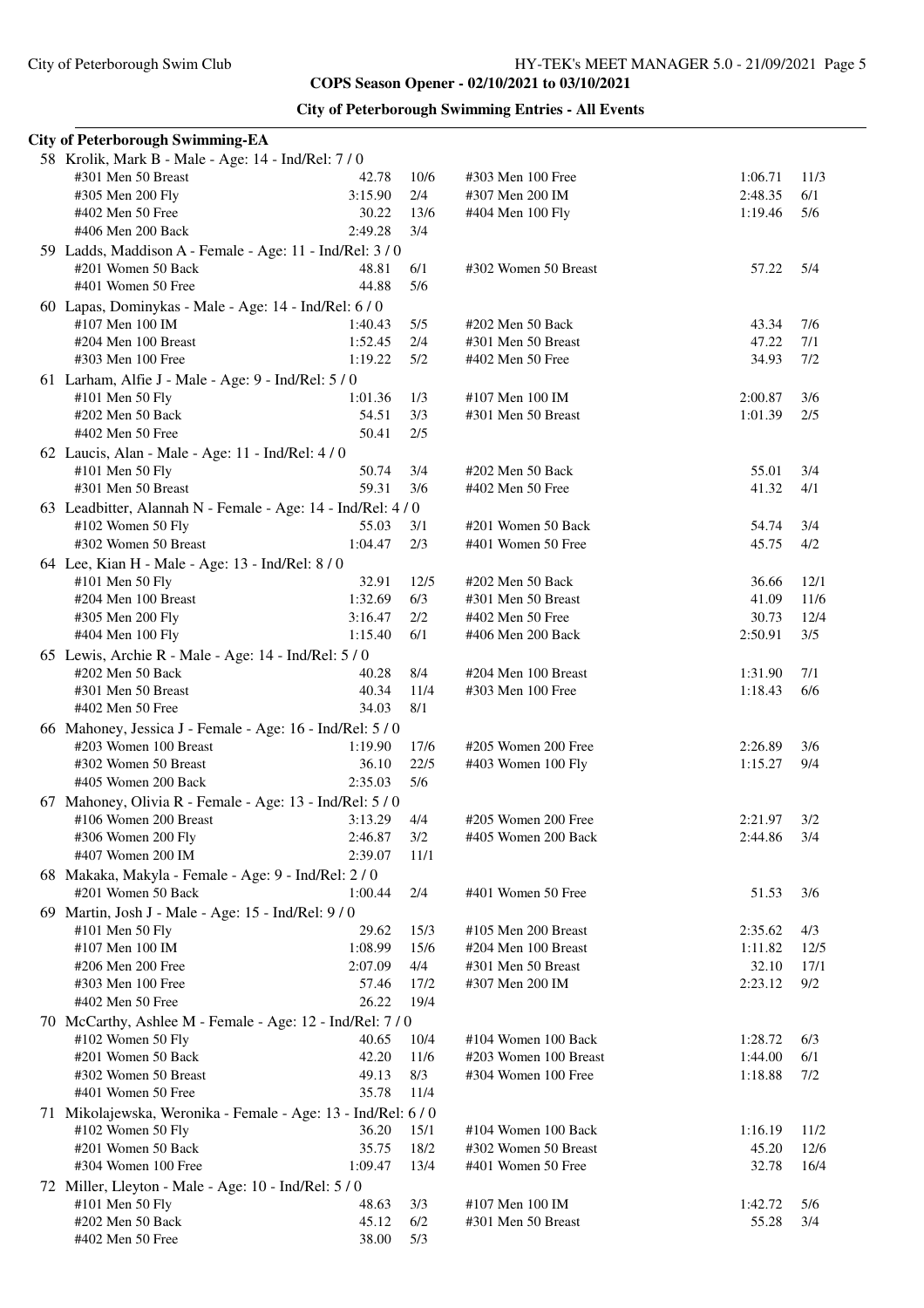|  | <b>City of Peterborough Swimming Entries - All Events</b> |  |  |  |
|--|-----------------------------------------------------------|--|--|--|
|--|-----------------------------------------------------------|--|--|--|

| <b>City of Peterborough Swimming-EA</b>                  |                  |             |                       |         |             |
|----------------------------------------------------------|------------------|-------------|-----------------------|---------|-------------|
| 73 Minett, Olivia - Female - Age: 13 - Ind/Rel: 8 / 0    |                  |             |                       |         |             |
| #102 Women 50 Fly                                        | 32.33            | 21/1        | #106 Women 200 Breast | 3:09.72 | 4/3         |
| #203 Women 100 Breast                                    | 1:27.53          | 13/2        | #205 Women 200 Free   | 2:24.05 | 3/1         |
| #304 Women 100 Free                                      | 1:04.78          | 18/6        | #401 Women 50 Free    | 29.62   | 24/1        |
| #403 Women 100 Fly                                       | 1:14.20          | 10/1        | #407 Women 200 IM     | 2:37.67 | 11/4        |
| 74 Minns, Ruben I - Male - Age: 11 - Ind/Rel: 4/0        |                  |             |                       |         |             |
| #107 Men 100 IM                                          | 1:55.87          | 3/4         | #202 Men 50 Back      | 49.52   | 4/4         |
| #301 Men 50 Breast                                       | 55.16            | 3/3         | #402 Men 50 Free      | 44.97   | 3/5         |
| 75 Mohamed, Jana N - Female - Age: 12 - Ind/Rel: 2 / 0   |                  |             |                       |         |             |
| #201 Women 50 Back                                       | 39.06            | 14/6        | #302 Women 50 Breast  | 46.58   | 10/5        |
| 76 Mohamed, Maryam N - Female - Age: 16 - Ind/Rel: 2 / 0 |                  |             |                       |         |             |
| #304 Women 100 Free                                      | 1:23.53          | 5/5         | #401 Women 50 Free    | 38.63   | 9/1         |
| 77 Mohamed, Shahd N - Female - Age: 14 - Ind/Rel: 2 / 0  |                  |             |                       |         |             |
| #302 Women 50 Breast                                     | 39.50            | 19/1        | #401 Women 50 Free    | 30.25   | 23/6        |
|                                                          |                  |             |                       |         |             |
| 78 Monaghan, Chloe M - Female - Age: 13 - Ind/Rel: 5 / 0 |                  |             | #203 Women 100 Breast |         |             |
| #201 Women 50 Back                                       | 38.66<br>1:30.65 | 15/1<br>8/6 |                       | 1:39.19 | 8/6<br>14/1 |
| #207 Women 100 IM<br>#304 Women 100 Free                 | 1:16.81          |             | #302 Women 50 Breast  | 43.23   |             |
|                                                          |                  | 8/6         |                       |         |             |
| 79 Mouzoures, George - Male - Age: 17 - Ind/Rel: 8 / 0   |                  |             |                       |         |             |
| #101 Men 50 Fly                                          | 33.57            | 11/4        | #105 Men 200 Breast   | 3:04.13 | 3/2         |
| #107 Men 100 IM                                          | 1:17.55          | 11/3        | #204 Men 100 Breast   | 1:28.00 | 8/6         |
| #301 Men 50 Breast                                       | 39.79            | 12/6        | #303 Men 100 Free     | 1:04.67 | 12/4        |
| #402 Men 50 Free                                         | 29.64            | 14/2        | #404 Men 100 Fly      | 1:21.08 | 4/4         |
| 80 Mouzoures, Michael - Male - Age: 12 - Ind/Rel: 4 / 0  |                  |             |                       |         |             |
| $#105$ Men 200 Breast                                    | 4:20.66          | 1/5         | #202 Men 50 Back      | 48.91   | 5/1         |
| #301 Men 50 Breast                                       | 54.55            | 4/6         | #303 Men 100 Free     | 1:44.23 | 3/6         |
| 81 Moyses, Daniel B - Male - Age: 15 - Ind/Rel: 14 / 0   |                  |             |                       |         |             |
| #101 Men 50 Fly                                          | 32.25            | 13/6        | #103 Men 100 Back     | 1:08.66 | 8/4         |
| #105 Men 200 Breast                                      | 2:50.37          | 4/2         | #107 Men 100 IM       | 1:10.84 | 14/5        |
| #202 Men 50 Back                                         | 32.07            | 15/2        | #204 Men 100 Breast   | 1:20.10 | 9/3         |
| #206 Men 200 Free                                        | 2:16.32          | 3/3         | #301 Men 50 Breast    | 36.89   | 13/1        |
| #303 Men 100 Free                                        | 1:01.84          | 14/1        | #305 Men 200 Fly      | 2:31.28 | 3/3         |
| #307 Men 200 IM                                          | 2:27.44          | 8/3         | #402 Men 50 Free      | 28.50   | 15/4        |
| #404 Men 100 Fly                                         | 1:14.00          | 6/3         | #406 Men 200 Back     | 2:26.34 | 4/3         |
| 82 Nowak, Patryk - Male - Age: 11 - Ind/Rel: 3 / 0       |                  |             |                       |         |             |
| #101 Men 50 Fly                                          | 47.13            | 4/6         | #402 Men 50 Free      | 39.48   | 5/6         |
| #406 Men 200 Back                                        | 3:20.84          | 1/2         |                       |         |             |
| 83 Obrien, Emily - Female - Age: 10 - Ind/Rel: 1/0       |                  |             |                       |         |             |
| #401 Women 50 Free                                       | 1:19.58          | 1/2         |                       |         |             |
| 84 Pais, Olivia - Female - Age: 9 - Ind/Rel: 3 / 0       |                  |             |                       |         |             |
| #201 Women 50 Back                                       | 1:02.16          | 2/5         | #302 Women 50 Breast  | 1:04.01 | 3/6         |
| #401 Women 50 Free                                       | 50.00            | 3/1         |                       |         |             |
| 85 Peacock, Jamie M - Male - Age: 15 - Ind/Rel: 8 / 0    |                  |             |                       |         |             |
| #101 Men 50 Fly                                          | 29.44            | 16/1        | #103 Men 100 Back     | 1:12.60 | 8/6         |
| #202 Men 50 Back                                         | 32.85            | 14/2        | #206 Men 200 Free     | 2:11.85 | 4/2         |
| #303 Men 100 Free                                        | 1:00.71          | 15/5        | #307 Men 200 IM       | 2:28.98 | 8/5         |
| #402 Men 50 Free                                         | 28.01            | 16/3        | #404 Men 100 Fly      | 1:05.54 | 8/1         |
| 86 Pearce, Millie R - Female - Age: 15 - Ind/Rel: 8 / 0  |                  |             |                       |         |             |
| $#102$ Women 50 Fly                                      | 34.49            | 17/3        | #104 Women 100 Back   | 1:20.94 | 9/1         |
| #201 Women 50 Back                                       | 35.15            | 19/2        | #203 Women 100 Breast | 1:26.53 | 14/6        |
| #207 Women 100 IM                                        | 1:18.10          | 12/6        | #302 Women 50 Breast  | 38.82   | 19/3        |
| #304 Women 100 Free                                      | 1:08.24          | 14/3        | #401 Women 50 Free    | 30.95   | 21/6        |
|                                                          |                  |             |                       |         |             |
| 87 Pienkos, Piotr - Male - Age: 12 - Ind/Rel: 5 / 0      |                  |             |                       |         |             |
| #101 Men 50 Fly                                          | 45.75            | 4/2         | #107 Men 100 IM       | 1:45.87 | 4/4         |
| #202 Men 50 Back                                         | 45.94            | 6/5         | #301 Men 50 Breast    | 1:00.76 | 2/3         |
| #402 Men 50 Free                                         | 43.90            | 3/4         |                       |         |             |
| 88 Piscopo, Zachary - Male - Age: 10 - Ind/Rel: 5 / 0    |                  |             |                       |         |             |
| #101 Men 50 Fly                                          | 56.87            | 3/6         | #107 Men 100 IM       | 1:53.15 | 4/1         |
| #202 Men 50 Back                                         | 48.83            | 5/5         | #301 Men 50 Breast    | 57.28   | 3/2         |
| #402 Men 50 Free                                         | 39.95            | 4/4         |                       |         |             |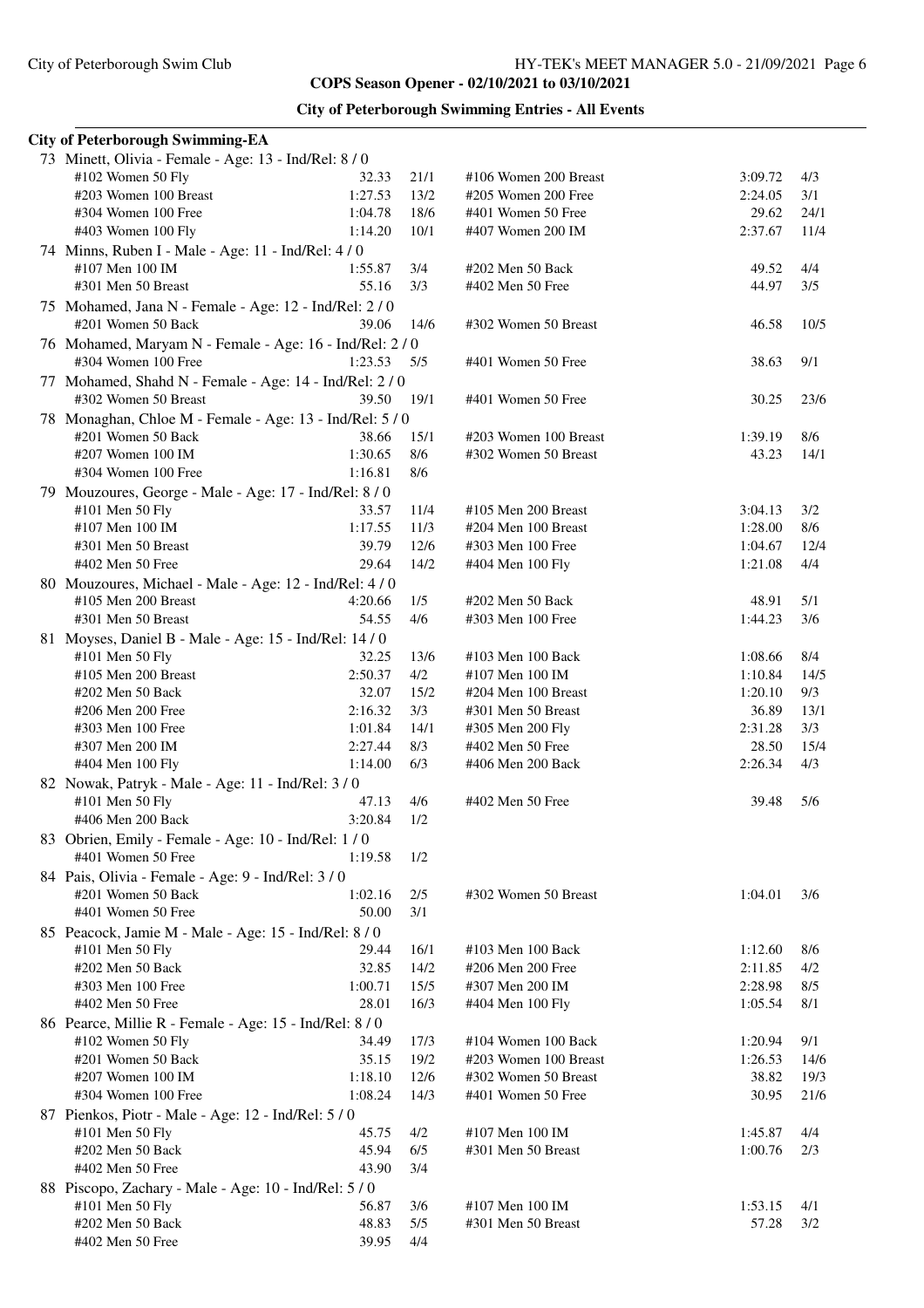| <b>City of Peterborough Swimming Entries - All Events</b> |  |  |  |
|-----------------------------------------------------------|--|--|--|
|-----------------------------------------------------------|--|--|--|

| <b>City of Peterborough Swimming-EA</b>                 |         |      |                      |         |      |  |  |
|---------------------------------------------------------|---------|------|----------------------|---------|------|--|--|
| 89 Profitt, Oliver L - Male - Age: 12 - Ind/Rel: 9/0    |         |      |                      |         |      |  |  |
| #101 Men 50 Fly                                         | 41.01   | 7/6  | #103 Men 100 Back    | 1:36.77 | 3/2  |  |  |
| #107 Men 100 IM                                         | 1:40.71 | 5/1  | #202 Men 50 Back     | 46.11   | 6/1  |  |  |
| #301 Men 50 Breast                                      | 54.13   | 4/5  | #303 Men 100 Free    | 1:24.11 | 4/5  |  |  |
| #307 Men 200 IM                                         | 3:22.60 | 1/3  | #402 Men 50 Free     | 39.30   | 5/1  |  |  |
| #404 Men 100 Fly                                        | 1:36.06 | 3/1  |                      |         |      |  |  |
| 90 Rehus, Charlie - Male - Age: 12 - Ind/Rel: 14 / 0    |         |      |                      |         |      |  |  |
| #101 Men 50 Fly                                         | 37.51   | 9/6  | #103 Men 100 Back    | 1:23.21 | 6/6  |  |  |
| #105 Men 200 Breast                                     | 3:39.63 | 2/6  | #107 Men 100 IM      | 1:24.97 | 9/2  |  |  |
| #202 Men 50 Back                                        | 38.56   | 10/2 | #204 Men 100 Breast  | 1:45.66 | 4/1  |  |  |
| #206 Men 200 Free                                       | 2:38.82 | 2/3  | #301 Men 50 Breast   | 46.04   | 8/6  |  |  |
| #303 Men 100 Free                                       | 1:12.12 | 8/4  | #305 Men 200 Fly     | 3:17.65 | 2/5  |  |  |
| #307 Men 200 IM                                         | 2:58.63 | 3/3  | #402 Men 50 Free     | 32.79   | 10/1 |  |  |
| #404 Men 100 Fly                                        | 1:32.47 | 3/3  | #406 Men 200 Back    | 2:55.90 | 2/2  |  |  |
| 91 Sackree, Joshua - Male - Age: 13 - Ind/Rel: 8 / 0    |         |      |                      |         |      |  |  |
| #101 Men 50 Fly                                         | 30.41   | 14/3 | #105 Men 200 Breast  | 2:43.00 | 4/4  |  |  |
| #107 Men 100 IM                                         | 1:08.90 | 15/1 | #204 Men 100 Breast  | 1:12.92 | 11/4 |  |  |
| #301 Men 50 Breast                                      | 33.20   | 16/2 | #303 Men 100 Free    | 59.77   | 15/3 |  |  |
| #402 Men 50 Free                                        | 27.08   | 18/2 | #404 Men 100 Fly     | 1:17.61 | 5/5  |  |  |
| 92 Salisbury, Harriet - Female - Age: 16 - Ind/Rel: 3/0 |         |      |                      |         |      |  |  |
| #205 Women 200 Free                                     | 2:05.38 | 3/3  | #304 Women 100 Free  | 59.08   | 20/3 |  |  |
| #401 Women 50 Free                                      | 28.53   | 25/2 |                      |         |      |  |  |
| 93 Sangiorgio, Maya B - Female - Age: 12 - Ind/Rel: 7/0 |         |      |                      |         |      |  |  |
| #102 Women 50 Fly                                       | 35.50   | 16/6 | #104 Women 100 Back  | 1:35.62 | 4/3  |  |  |
| #201 Women 50 Back                                      | 40.44   | 12/5 | #207 Women 100 IM    | 1:26.66 | 9/6  |  |  |
| #304 Women 100 Free                                     | 1:12.09 | 10/3 | #401 Women 50 Free   | 32.75   | 16/3 |  |  |
| #403 Women 100 Fly                                      | 1:23.28 | 7/5  |                      |         |      |  |  |
| 94 Shaw, Charlotte J - Female - Age: 14 - Ind/Rel: 9/0  |         |      |                      |         |      |  |  |
| #102 Women 50 Fly                                       | 31.51   | 21/4 | #104 Women 100 Back  | 1:12.75 | 13/3 |  |  |
| #201 Women 50 Back                                      | 33.69   | 20/3 | #207 Women 100 IM    | 1:15.18 | 13/5 |  |  |
| #302 Women 50 Breast                                    | 40.05   | 18/5 | #304 Women 100 Free  | 1:04.72 | 18/1 |  |  |
| #401 Women 50 Free                                      | 30.26   | 22/3 | #403 Women 100 Fly   | 1:11.16 | 10/3 |  |  |
| #407 Women 200 IM                                       | 2:40.90 | 11/6 |                      |         |      |  |  |
| 95 Shaw, Jess E - Female - Age: 16 - Ind/Rel: 8 / 0     |         |      |                      |         |      |  |  |
| #102 Women 50 Fly                                       | 29.61   | 23/2 | #201 Women 50 Back   | 31.83   | 22/4 |  |  |
| #207 Women 100 IM                                       | 1:10.19 | 14/5 | #302 Women 50 Breast | 36.62   | 22/1 |  |  |
| #304 Women 100 Free                                     | 1:00.89 | 20/4 | #401 Women 50 Free   | 27.67   | 26/3 |  |  |
| #403 Women 100 Fly                                      | 1:06.22 | 12/2 | #407 Women 200 IM    | 2:31.35 | 12/5 |  |  |
| 96 Shilani, Efsan A - Female - Age: 12 - Ind/Rel: 3 / 0 |         |      |                      |         |      |  |  |
| #201 Women 50 Back                                      | 52.86   | 4/5  | #302 Women 50 Breast | 53.23   | 7/6  |  |  |
| #401 Women 50 Free                                      | 44.18   | 5/4  |                      |         |      |  |  |
| 97 Simkus, Zilvinas - Male - Age: 13 - Ind/Rel: 6/0     |         |      |                      |         |      |  |  |
| #101 Men 50 Fly                                         | 36.84   | 9/5  | #107 Men 100 IM      | 1:34.42 | 7/6  |  |  |
| #202 Men 50 Back                                        | 41.50   | 8/6  | #301 Men 50 Breast   | 44.03   | 9/1  |  |  |
| #303 Men 100 Free                                       | 1:17.37 | 6/2  | #402 Men 50 Free     | 33.25   | 9/4  |  |  |
| 98 Singh, Gagan - Male - Age: 14 - Ind/Rel: 10/0        |         |      |                      |         |      |  |  |
| #103 Men 100 Back                                       | 1:07.47 | 9/5  | #105 Men 200 Breast  | 2:59.14 | 3/4  |  |  |
| #202 Men 50 Back                                        | 31.26   | 16/4 | #204 Men 100 Breast  | 1:19.72 | 10/6 |  |  |
| #206 Men 200 Free                                       | 2:13.69 | 4/1  | #301 Men 50 Breast   | 35.87   | 14/1 |  |  |
| #303 Men 100 Free                                       | 1:01.03 | 15/6 | #307 Men 200 IM      | 2:47.64 | 6/5  |  |  |
| #402 Men 50 Free                                        | 28.15   | 16/2 | #406 Men 200 Back    | 2:25.31 | 5/6  |  |  |
| 99 Smith, Lexi E - Female - Age: 10 - Ind/Rel: 3 / 0    |         |      |                      |         |      |  |  |
| #201 Women 50 Back                                      | 1:00.43 | 2/3  | #302 Women 50 Breast | 1:14.35 | 1/3  |  |  |
| #401 Women 50 Free                                      | 54.11   | 2/3  |                      |         |      |  |  |
| 100 Stapleton, Jack - Male - Age: 14 - Ind/Rel: 7 / 0   |         |      |                      |         |      |  |  |
| #101 Men 50 Fly                                         | 37.19   | 9/1  | #107 Men 100 IM      | 1:14.13 | 12/4 |  |  |
| #202 Men 50 Back                                        | 35.58   | 13/6 | #204 Men 100 Breast  | 1:26.23 | 8/5  |  |  |
| #301 Men 50 Breast                                      | 36.85   | 13/2 | #303 Men 100 Free    | 1:08.93 | 11/1 |  |  |
| #402 Men 50 Free                                        | 31.03   | 12/5 |                      |         |      |  |  |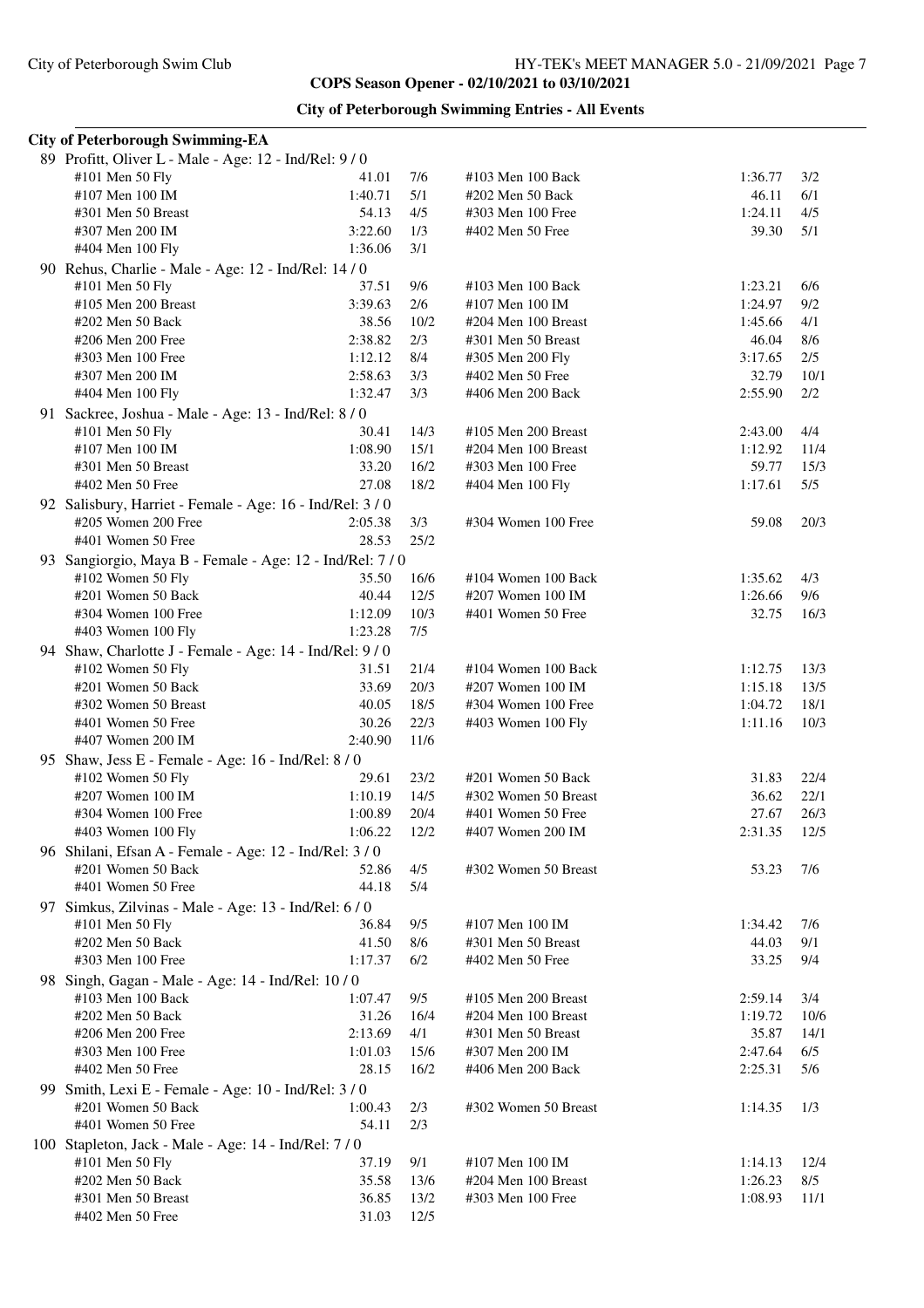## **City of Peterborough Swimming Entries - All Events**

| <b>City of Peterborough Swimming-EA</b>                     |         |      |                       |         |      |  |  |  |
|-------------------------------------------------------------|---------|------|-----------------------|---------|------|--|--|--|
| 101 Stavrov, Georgi - Male - Age: 12 - Ind/Rel: 9/0         |         |      |                       |         |      |  |  |  |
| #101 Men 50 Fly                                             | 39.06   | 7/3  | #103 Men 100 Back     | 1:26.67 | 4/3  |  |  |  |
| #107 Men 100 IM                                             | 1:30.40 | 8/5  | #202 Men 50 Back      | 39.46   | 9/1  |  |  |  |
| #204 Men 100 Breast                                         | 1:47.38 | 4/6  | #301 Men 50 Breast    | 47.59   | 6/4  |  |  |  |
| #303 Men 100 Free                                           | 1:18.37 | 6/1  | #402 Men 50 Free      | 34.58   | 8/6  |  |  |  |
| #404 Men 100 Fly                                            | 1:44.12 | 2/2  |                       |         |      |  |  |  |
| 102 Stevenson, Amelie L - Female - Age: 10 - Ind/Rel: 4/0   |         |      |                       |         |      |  |  |  |
| #102 Women 50 Fly                                           | 57.92   | 2/3  | #201 Women 50 Back    | 53.30   | 4/6  |  |  |  |
| #302 Women 50 Breast                                        | 1:02.26 | 3/4  | #401 Women 50 Free    | 45.34   | 4/4  |  |  |  |
| 103 Stewart, Isla M - Female - Age: 11 - Ind/Rel: 7 / 0     |         |      |                       |         |      |  |  |  |
| #102 Women 50 Fly                                           | 42.25   | 9/4  | #104 Women 100 Back   | 1:37.57 | 4/5  |  |  |  |
| #106 Women 200 Breast                                       | 3:41.59 | 2/4  | #201 Women 50 Back    | 45.31   | 8/6  |  |  |  |
| #203 Women 100 Breast                                       | 1:44.62 | 6/6  | #205 Women 200 Free   | 2:56.56 | 1/2  |  |  |  |
| #207 Women 100 IM                                           | 1:31.56 | 7/2  |                       |         |      |  |  |  |
| 104 Swindale, Jack R - Male - Age: 13 - Ind/Rel: 12 / 0     |         |      |                       |         |      |  |  |  |
| #101 Men 50 Fly                                             | 33.55   | 11/3 | #103 Men 100 Back     | 1:16.16 | 7/5  |  |  |  |
| #105 Men 200 Breast                                         | 3:17.72 | 3/6  | #107 Men 100 IM       | 1:17.47 | 12/6 |  |  |  |
| #202 Men 50 Back                                            | 34.65   | 13/2 | #204 Men 100 Breast   | 1:29.28 | 7/4  |  |  |  |
| #206 Men 200 Free                                           | 2:21.38 | 3/4  | #301 Men 50 Breast    | 39.23   | 12/1 |  |  |  |
| #303 Men 100 Free                                           | 1:04.15 | 12/3 | #307 Men 200 IM       | 2:41.12 | 7/6  |  |  |  |
| #402 Men 50 Free                                            | 29.47   | 14/4 | #406 Men 200 Back     | 2:51.28 | 3/6  |  |  |  |
| 105 Trainer, Iona M - Female - Age: 18 - Ind/Rel: 1/0       |         |      |                       |         |      |  |  |  |
| #302 Women 50 Breast                                        | 34.11   | 23/1 |                       |         |      |  |  |  |
| 106 Treharne, Lara E - Female - Age: 14 - Ind/Rel: 7/0      |         |      |                       |         |      |  |  |  |
| #102 Women 50 Fly                                           | 30.83   | 22/5 | #104 Women 100 Back   | 1:15.81 | 11/4 |  |  |  |
| #201 Women 50 Back                                          | 33.36   | 21/5 | #203 Women 100 Breast | 1:20.03 | 16/3 |  |  |  |
| #302 Women 50 Breast                                        | 37.25   | 21/4 | #401 Women 50 Free    | 29.87   | 23/4 |  |  |  |
| #403 Women 100 Fly                                          | 1:07.69 | 12/1 |                       |         |      |  |  |  |
| 107 Treharne, Zack J - Male - Age: 16 - Ind/Rel: 2/0        |         |      |                       |         |      |  |  |  |
| #103 Men 100 Back                                           | 1:03.22 | 10/3 | #107 Men 100 IM       | 1:05.72 | 15/3 |  |  |  |
| 108 Tuffnell, Jemima M - Female - Age: 16 - Ind/Rel: 11 / 0 |         |      |                       |         |      |  |  |  |
| #102 Women 50 Fly                                           | 40.62   | 10/3 | #104 Women 100 Back   | 1:22.99 | 8/3  |  |  |  |
| #201 Women 50 Back                                          | 38.55   | 15/5 | #203 Women 100 Breast | 1:32.44 | 11/1 |  |  |  |
| $#207$ Women 100 IM                                         | 1:22.75 | 10/2 | #302 Women 50 Breast  | 43.41   | 14/6 |  |  |  |
| #304 Women 100 Free                                         | 1:11.53 | 11/6 | #306 Women 200 Fly    | 3:14.64 | 1/3  |  |  |  |
| #401 Women 50 Free                                          | 32.99   | 16/5 | #403 Women 100 Fly    | 1:30.45 | 4/3  |  |  |  |
| #407 Women 200 IM                                           | 2:55.51 | 7/1  |                       |         |      |  |  |  |
| 109 Uttarkar, Kirtan - Male - Age: 14 - Ind/Rel: 8 / 0      |         |      |                       |         |      |  |  |  |
| #101 Men 50 Fly                                             | 34.75   | 11/6 | #103 Men 100 Back     | 1:23.19 | 6/1  |  |  |  |
| #202 Men 50 Back                                            | 37.71   | 11/2 | #204 Men 100 Breast   | 1:37.10 | 5/2  |  |  |  |
| #301 Men 50 Breast                                          | 43.37   | 9/4  | #303 Men 100 Free     | 1:09.81 | 10/3 |  |  |  |
| #402 Men 50 Free                                            | 32.12   | 11/6 | #404 Men 100 Fly      | 1:21.15 | 4/2  |  |  |  |
| 110 Veale, Hayley-Marie J - Female - Age: 11 - Ind/Rel: 2/0 |         |      |                       |         |      |  |  |  |
| #201 Women 50 Back                                          | 1:19.56 | 1/5  | #401 Women 50 Free    | 58.80   | 2/2  |  |  |  |
| 111 Waseem, Muhammad - Male - Age: 10 - Ind/Rel: 2/0        |         |      |                       |         |      |  |  |  |
| #202 Men 50 Back                                            | 1:16.15 | 1/4  | #402 Men 50 Free      | 58.63   | 1/1  |  |  |  |
| 112 Whiteman, George A - Male - Age: 16 - Ind/Rel: 8 / 0    |         |      |                       |         |      |  |  |  |
| #101 Men 50 Fly                                             | 28.25   | 16/3 | #107 Men 100 IM       | 1:05.52 | 16/6 |  |  |  |
| #204 Men 100 Breast                                         | 1:10.10 | 12/4 | #206 Men 200 Free     | 1:58.47 | 4/3  |  |  |  |
| #301 Men 50 Breast                                          | 31.75   | 17/5 | #303 Men 100 Free     | 55.02   | 18/1 |  |  |  |
| #307 Men 200 IM                                             | 2:14.46 | 10/2 | #402 Men 50 Free      | 25.34   | 20/1 |  |  |  |
| 113 Whiter, Charlotte E - Female - Age: 10 - Ind/Rel: 2 / 0 |         |      |                       |         |      |  |  |  |
| #201 Women 50 Back                                          | 1:12.00 | 1/3  | #401 Women 50 Free    | 1:03.04 | 2/1  |  |  |  |
| 114 Willis, Hannah L - Female - Age: 15 - Ind/Rel: 6/0      |         |      |                       |         |      |  |  |  |
| #102 Women 50 Fly                                           | 30.36   | 22/3 | #104 Women 100 Back   | 1:04.65 | 15/3 |  |  |  |
| #201 Women 50 Back                                          | 30.56   | 23/4 | #207 Women 100 IM     | 1:10.29 | 14/1 |  |  |  |
| #306 Women 200 Fly                                          | 2:29.60 | 3/4  | #405 Women 200 Back   | 2:23.65 | 5/3  |  |  |  |
| 115 Wilson, Amelie D - Female - Age: 10 - Ind/Rel: 3/0      |         |      |                       |         |      |  |  |  |
| #102 Women 50 Fly                                           | 1:04.00 | 1/4  | #201 Women 50 Back    | 1:01.04 | 2/2  |  |  |  |
| #302 Women 50 Breast                                        | 1:19.16 | 1/2  |                       |         |      |  |  |  |